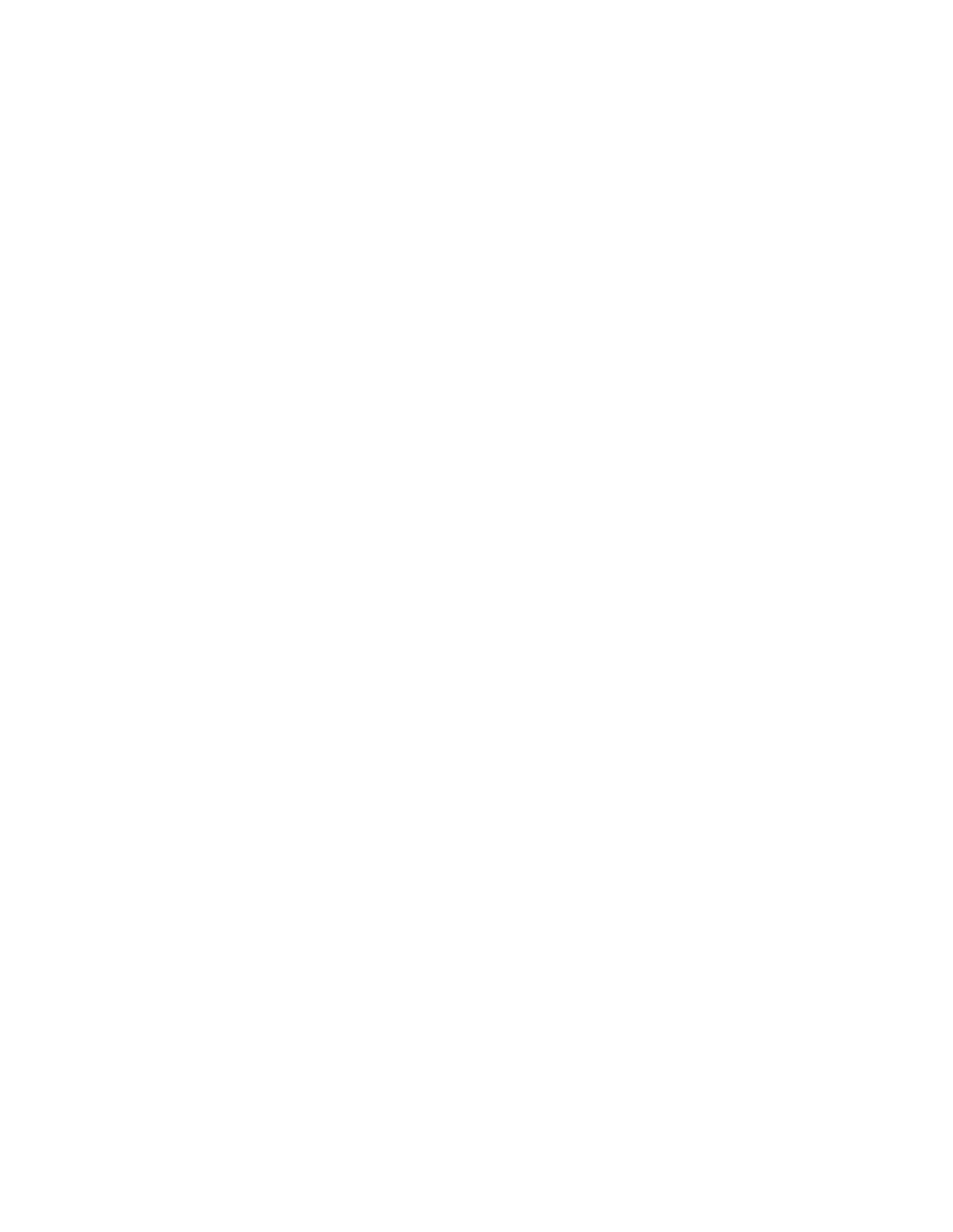# **Table of Contents**

| Letter from Court's Leadership |
|--------------------------------|
| <b>Strategic Planning Team</b> |
|                                |
|                                |
|                                |
|                                |
|                                |
|                                |
|                                |
|                                |
|                                |
|                                |

#### Supporting Work – Available Upon Request

- A: 2018 Strategic Planning Surveys Summary of Findings
- B: Trends Information



This document was developed under grant number SJI-18-TA-025. The points of view expressed are those of the author and do not necessarily represent the official position or policies of the State Justice Institute.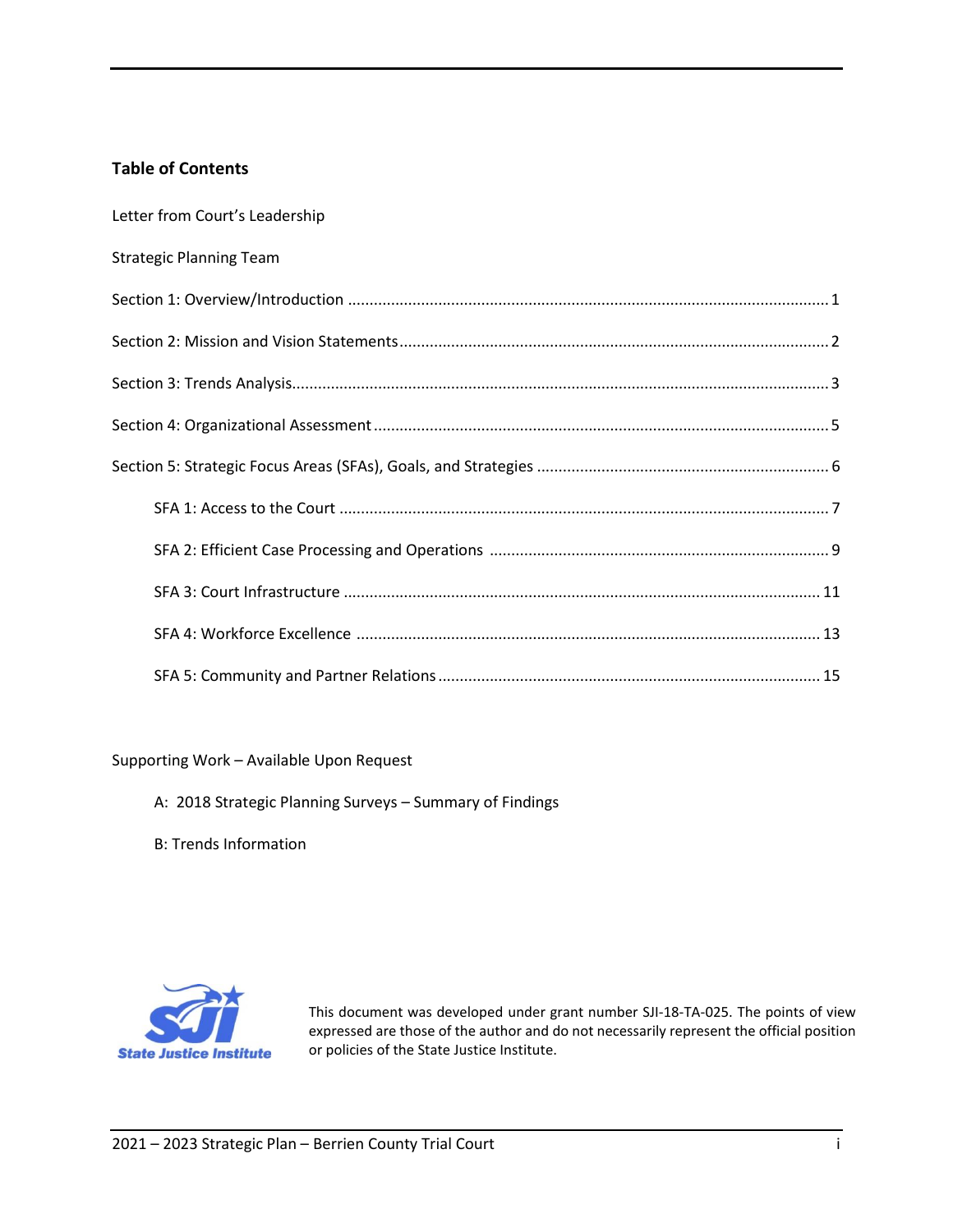

# Berrien County Trial Court

Mabel J. Mavfield. Chief Judge ~ Carrie Smietanka-Hanev. Administrator Courthouse - 811 Port Street, St. Joseph, MI 49085 (269) 983-7111; FAX (269) 982-1567 www.berriencounty.org

In 2019, the Berrien County Trial Court implemented a three year strategic plan. The initial plan was a representation of many dedicated hours of work by court leadership to develop a new trajectory for the court. Several strategic initiatives were introduced and successfully completed in 2019 with additional projects planned for 2020. The courts unanticipated and immediate response to the COVID-19 pandemic overshadowed any previously made plans and resulted in focus of a much more confined direction.

As we begin to emerge from the pandemic, we recognize that globally the landscape has changed. This included Berrien County and required reassessment of our initial strategic goals to determine if they remained a fit. Thus, court leadership determined that a reboot of the strategic plan would be necessary. With the continued financial support of the State Justice Institute, the court again engaged PRAXIS Consulting to assist in facilitating an update to the plan and objectives. The result is a new and even more vibrant Berrien County Trial Court 2021-2022 Strategic Plan.

While the Court's mission, vision, and values have not changed, our focus areas have shifted to include a more accurate picture of the community we represent and serve. It is the hope of the Trial Court to continue to engage with other justice stakeholders to implement changes that meet the needs of the community while continuing to *serve the* public, ensuring fair and timely justice for all. The Court appreciates the continued support of the justice community in its continued efforts to be an innovative, highperforming court and looks forward to sharing our ongoing successes with and for Berrien County.

Regards,

Honorable Mabel J. Mayfield **Chief Judge** 

Carrie Smietanka-Haney **Trial Court Administrator**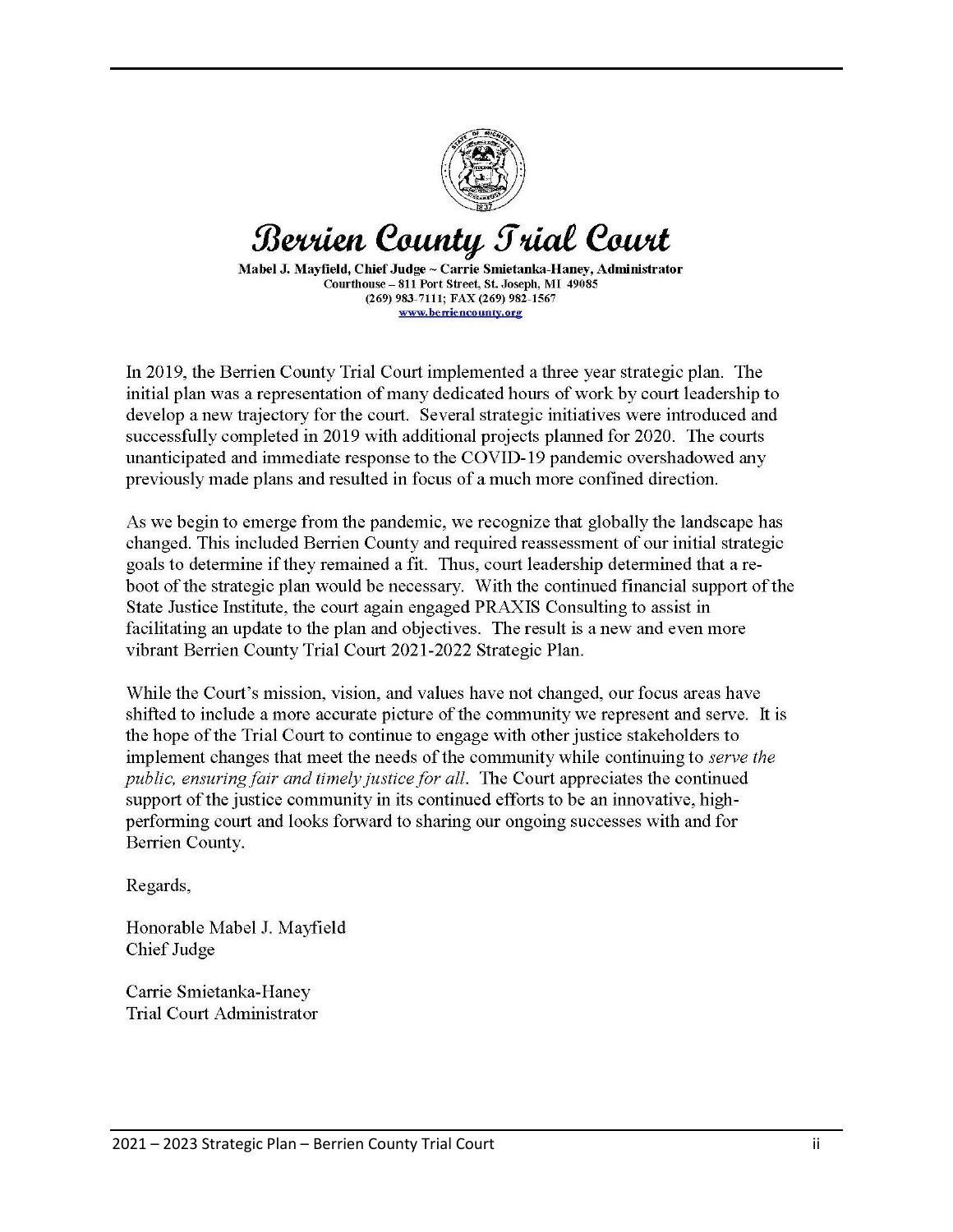#### **2021 STRATEGIC PLANNING TEAM**

Hon. Mabel J. Mayfield Chief Judge

Hon. Angela M. Pasula Chief Judge Pro Tempore

Hon. Brian S. Berger Presiding Judge – Family Division

Hon. Gary J. Bruce Presiding Judge – Criminal Division

Hon. Dennis M. Wiley Presiding Judge – Civil Division

Hon. Donna B. Howard Judge, Civil Division

Hon. Jennifer M. Smith Judge, Family Division

Carrie Smietanka-Haney Trial Court Administrator

Amy Flaga Civil-Criminal Division Administrator

Elvin Gonzalez Family Division Administrator

Dr. Brenda J. Wagenknecht-Ivey, Consultant PRAXIS Consulting, Inc.

Brein Dyer Niles Branch Manager

Tara Modigell Accounting Manager

Lisa Jardine Deputy Friend of the Court

Frank Sampsell Court Support Services Manager

Deborah Butler Civil Supervisor

Don Rescoe Chief Probation Officer

Jessica Brown Probate Register

Kendell Casey Clinical Treatment Services Manager

Jean Lawrence Intake Manager/Juvenile Register

Rick Lull Court Security Supervisor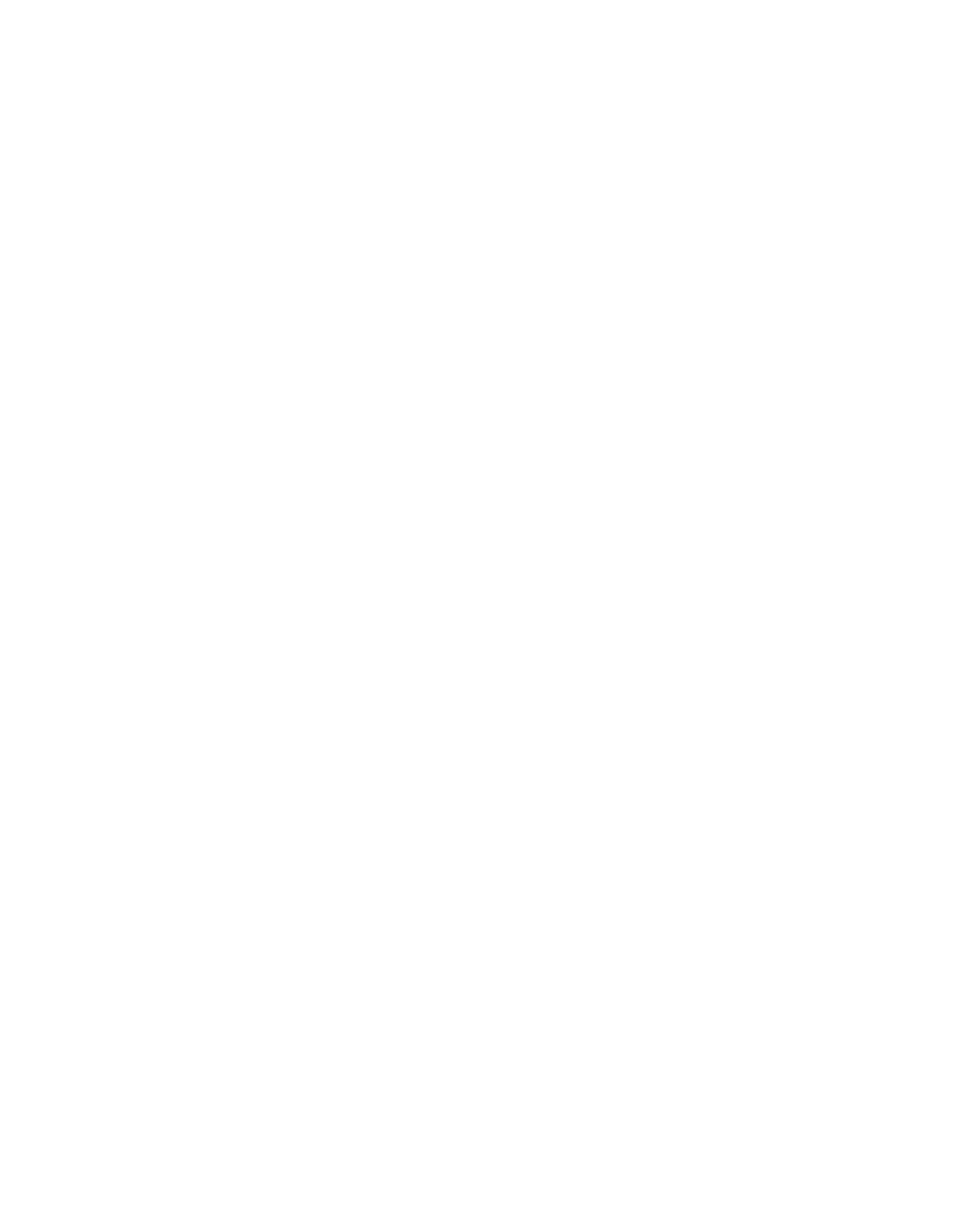# **2021 - 2023 Strategic Plan** July 2021

## **Section 1: Overview/Introduction**

The Berrien County Trial Court (BCTC), a unified trial court in southwest Michigan comprised of the District, Probate, and Circuit Courts, embarked on long-range strategic planning process in the spring of 2018. With grant assistance from the State Justice Institute (SJI), the BCTC developed a Strategic Plan that set forth a future direction and strategic priorities. The Courts worked on implementing the Strategic Plan in 2019 and 2020 focusing on several strategic projects until the coronavirus pandemic was declared in March 2020. In March 2020, BCTC turned its attention to other urgent matters in response to the pandemic including conducting remote hearings, providing remote services, and pivoting to remote work.

The Court's leadership opted to update the Strategic Plan in the spring of 2021 ensuring the Plan is relevant and provides a strategic direction and priorities for the future. The planning process also served to reboot implementation, which began in the summer of 2021.

Background: Berrien County borders Indiana and Lake Michigan. The Court provides services from two locations: the primary courthouse in Saint Joseph, Michigan and an ancillary facility in Niles, Michigan. The Court also operates a juvenile center with secure detention and a residential treatment program in Berrien Center. The Court has eleven judges and approximately 230 staff. The Court has a higherthan-average caseload for its population (e.g., double the caseload of similarly sized counties) and is experiencing an increasing demand for services.

The BCTC initially engaged in strategic planning in 2003. The 2018 process helped the Court define a vision of the future and establish long-term goals and strategies for enhancing court performance (e.g., access, timeliness, etc.) and court services. It was an opportunity to identify needed improvements and changes that will enhance the Court's services, performance, and work culture. The Court and the Berrien County community will benefit greatly from this effort.

Dr. Brenda J. Wagenknecht-Ivey, CEO of PRAXIS Consulting, Inc., facilitated the Court's planning process in 2018 and in 2021. In the spring of 2018, justice system partners, judges, and employees were surveyed. The 2018 planning process included a series of meetings with a Strategic Planning Team to:

- Develop mission, vision, and core values.
- Analyze external and internal trends.
- Review the survey results.
- Identify key, strategic focus areas and long-range goals and strategies for making improvements.
- Identify specific, strategic initiatives.

The Team also developed an implementation plan and approach that will ensure follow-through. Strategic initiatives for the first year were identified and will be reviewed regularly and updated annually.

The Strategic Plan was reviewed and updated in 2021 to account for current times, new strategic projects were identified, and implementation began again in June 2021.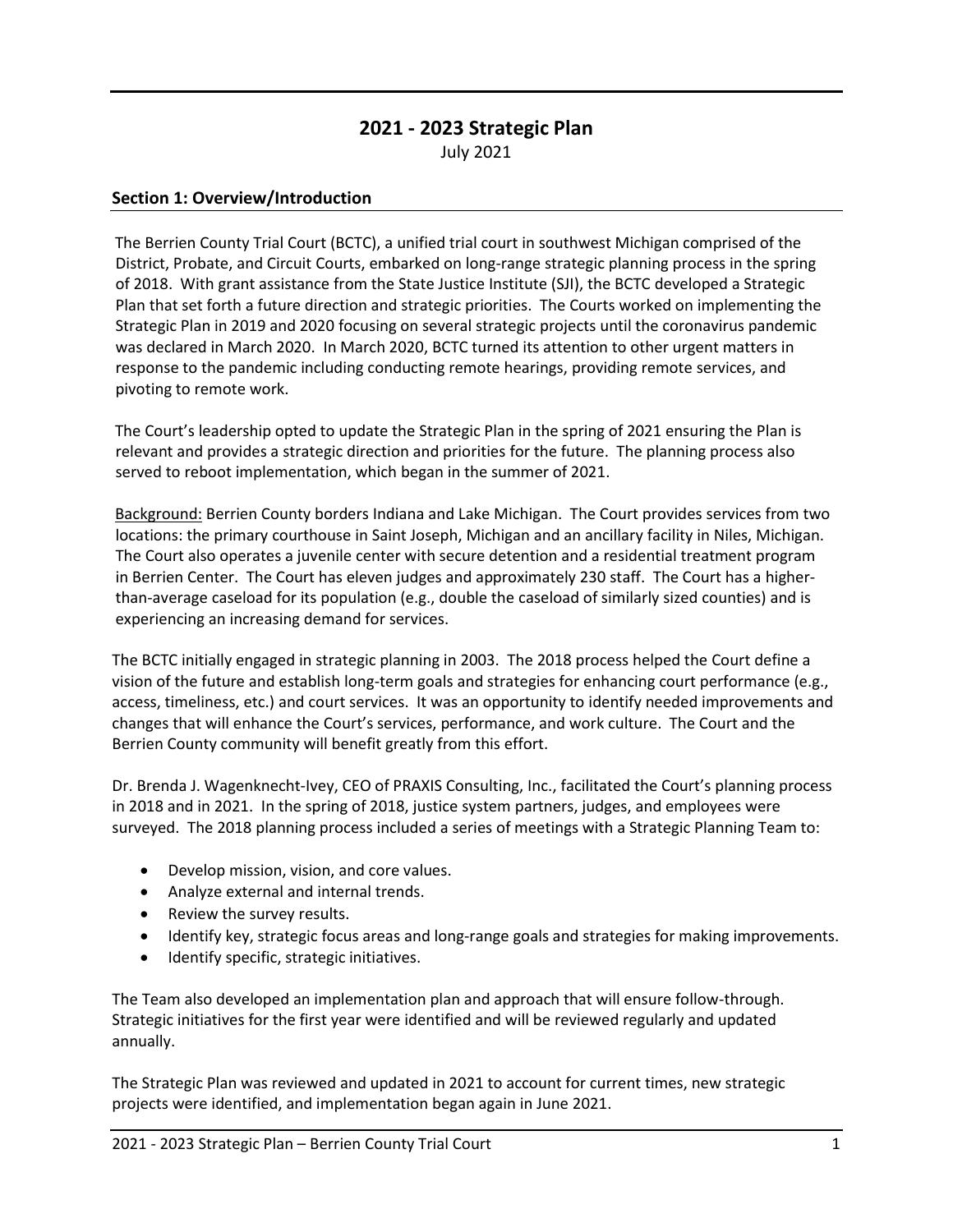## **Section 2: Mission, Vision, and Core Values**

The mission, vision and core values of the Berrien County Trial Court are below.

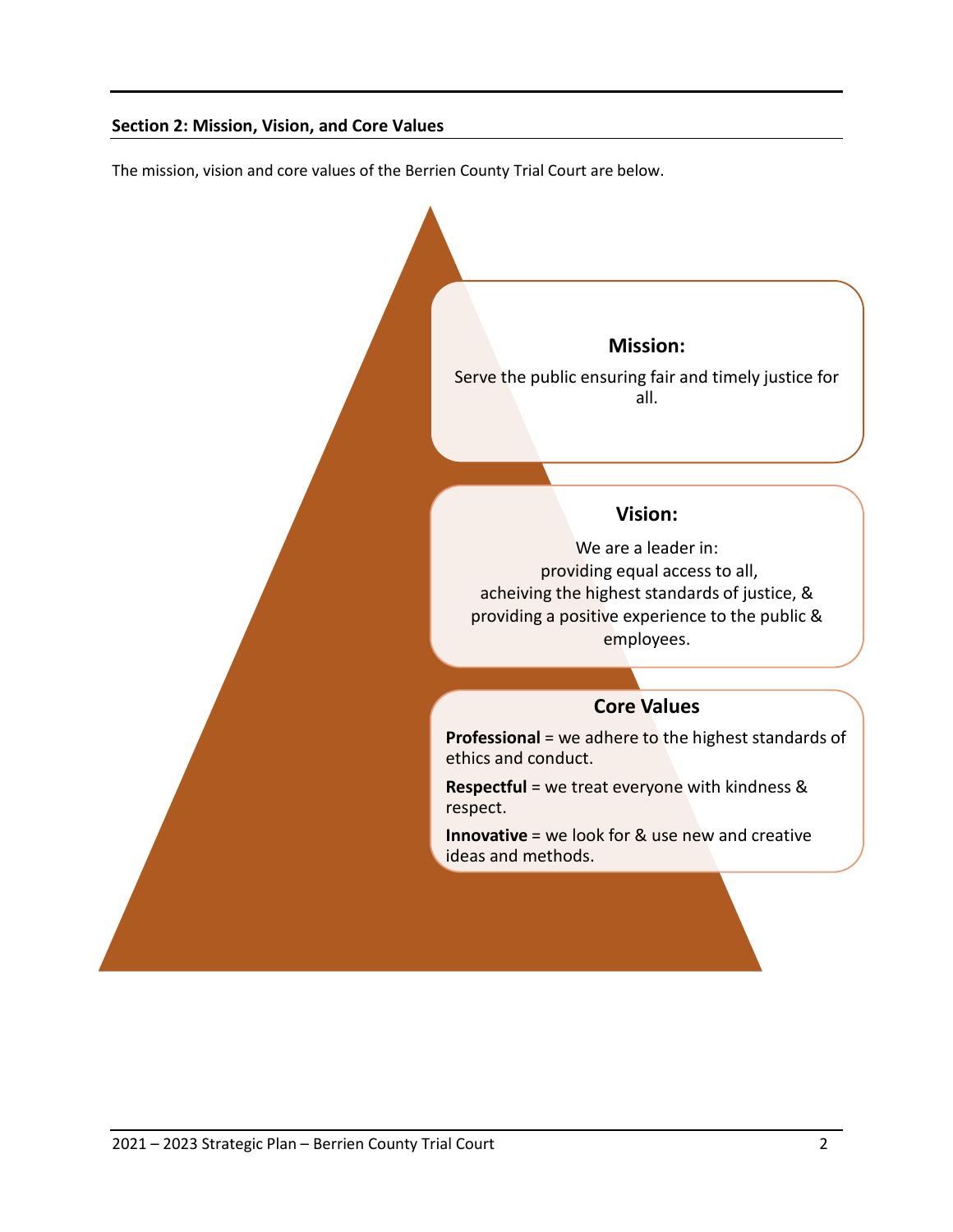## **Section 3: Trends Analysis – Future Implications**

The Strategic Planning Team reviewed a variety of trends impacting the Court in the future. External trends included social and demographic, economic, policy/political, technological, and juvenile justice trends. Internal trends included caseload, dispositions, pending caseload, specialty courts, budget, programs/services, and employee demographics.

Below are likely future implications for the Court, which were revised in 2021 to reflect the effects of the pandemic.

- 1. Agility and Future Innovations. The disruptions and challenges caused by the global coronavirus pandemic of 2020 -2021 were massive and unprecedented. All court operations and service to the public were affected. Yet, the Court responded quickly to the immediate crisis and threats and proceeded to serve the public by pivoting to remote hearings, remote services, and remote work. While not perfect, the Court learned the importance of being agile and responsive to changing circumstances. Going forward the Court sees opportunities to further advance and transform services and operations leveraging the positive aspects of the pandemic. Doing so will ensure that Courts "bounce forward" and implement and institutionalize innovative practices that will result in even higher court performance and better service to the public.
- 2. Equal Access. Providing equal access to all needs to be high priority in the future. This includes providing easier access to court and case information, services and assistance, and the like. Using technology to enhance electronic access also is critically important in the future (e.g., efiling, texting notifications, video-conferencing, paying fines/fees online, accessing information on the website, online dispute resolution, etc.). Finally, the Court will need to work to eliminate/minimize barriers to access such as hours of operation, cost, transportation, and language.
- 3. Composition of Court Users. The composition of court users will continue to change. More selfrepresented, elderly, racially and culturally diverse, non-English speaking, people with mental health and substance abuse issues, etc. will likely use the Court in the future. Providing new and expanding existing services, making the Court more user-friendly, and ensuring procedures are understandable will be increasingly important in the future. The Court must prepare now so it is able to meet the needs of an increasingly diverse population.
- 4. Composition of Cases. The composition and complexity of case types are changing. The Court must be nimble in the future. It must be able to monitor and shift judicial and court resources as needed to respond to changing workloads.
- 5. Operational Efficiency. Processing and managing cases (and workloads) efficiently and effectively will be important in the future. Effective scheduling, reducing wait times, improving/ streamlining work processes are examples of improvements needed.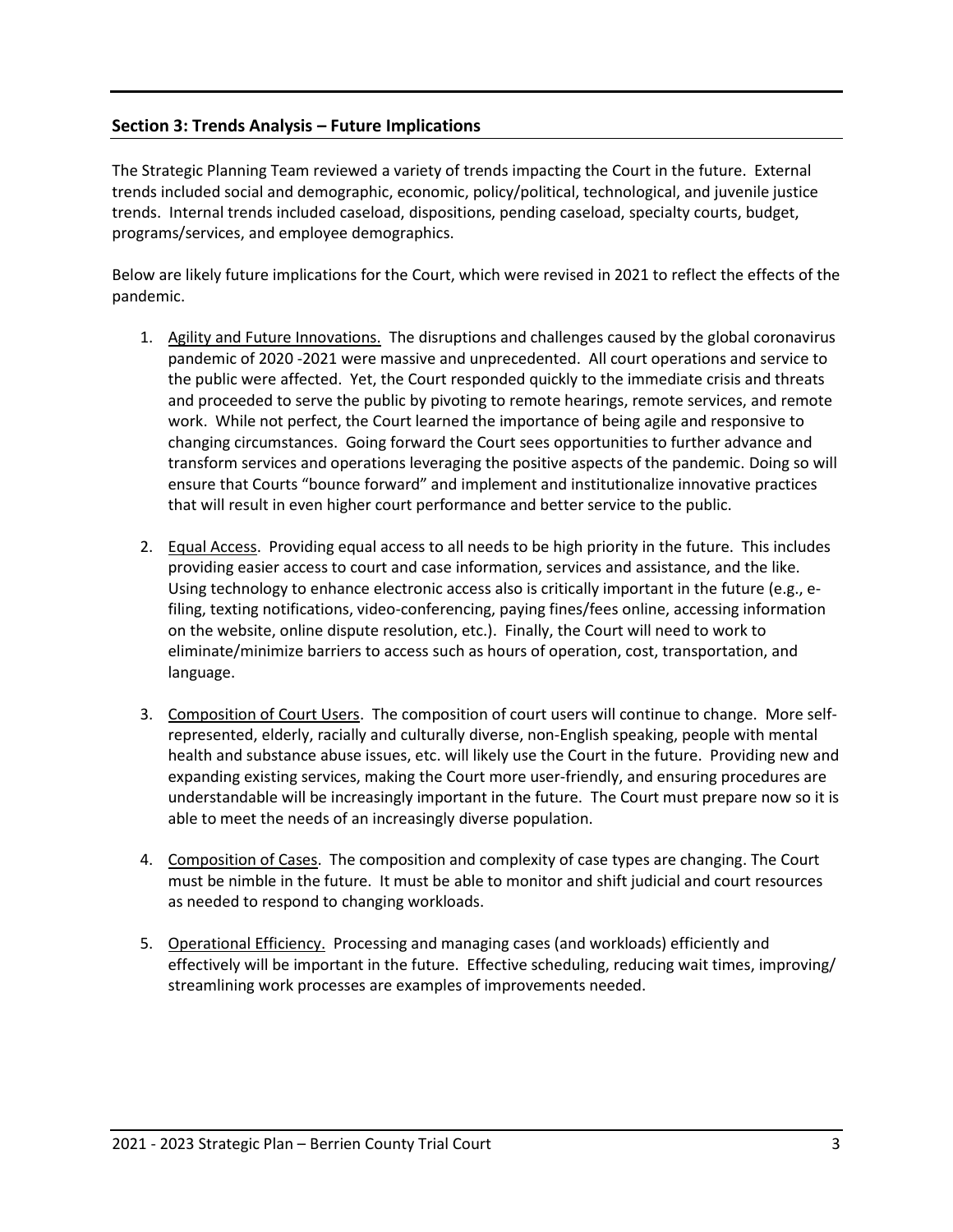- 6. Technology. Technology is constantly changing, improving, and evolving. The Court must be able to adapt and improve technology to enhance access, services, and operational efficiency. Court employees also need to know how to use available technology to enhance efficiency and services to court users. Court rules and laws also will need to be updated to stay current/ahead of technological changes. Staying up with the times will be challenging given the pace and associated costs of technological change.
- 7. Case Outcomes. Measuring/evaluating case results is on the rise. Using evidence-based practices (e.g., risk/needs assessments) and other innovative practices for early assessment, sentencing, and supervision/monitoring are proving important to help reduce risk to the community, help youth and litigants succeed, reduce recidivism, etc. Providing effective treatment plans and tools also are necessary. In addition to holding defendants accountable for their actions, it is important be responsive to the needs of victims. Achieving a just outcome includes reducing the victimization of victims and responding to their needs. In short, it will be increasingly important for the Court to implement practices that will achieve effective case outcomes (for defendants, litigants, families, victims, and the community).
- 8. Staffing. It is becoming increasingly difficult to recruit and retain a skilled, experienced, and diverse workforce. And, a relatively large number of managers/employees will be eligible to retire within the next few years. Consequently, the Court is vulnerable. The Court will need to make changes that will make the court a sought-after place to work, develop the next generation of managers/workers, retain institutional knowledge, and engage and satisfy the workforce.
- 9. Funding and Other Resources. Having adequate monetary and non-monetary resources (i.e., funding, staff, technology, etc.) will likely be an ongoing challenge for the Court. The Court will continually need to look for innovative ways to use its limited resources efficiently and effectively (e.g., do more with less as well as do less with less).
- 10. Collaborative Relations. The Court needs to continue to develop positive, collaborative relations with community, justice system partners, and stakeholders. Developing partnerships, enhancing communication, and improving transparency are needed in the future.
- 11. Public Trust and Education. Developing the public's trust and confidence are essential. Reaching out to and educating the public/community about the Court will be increasingly important in the future.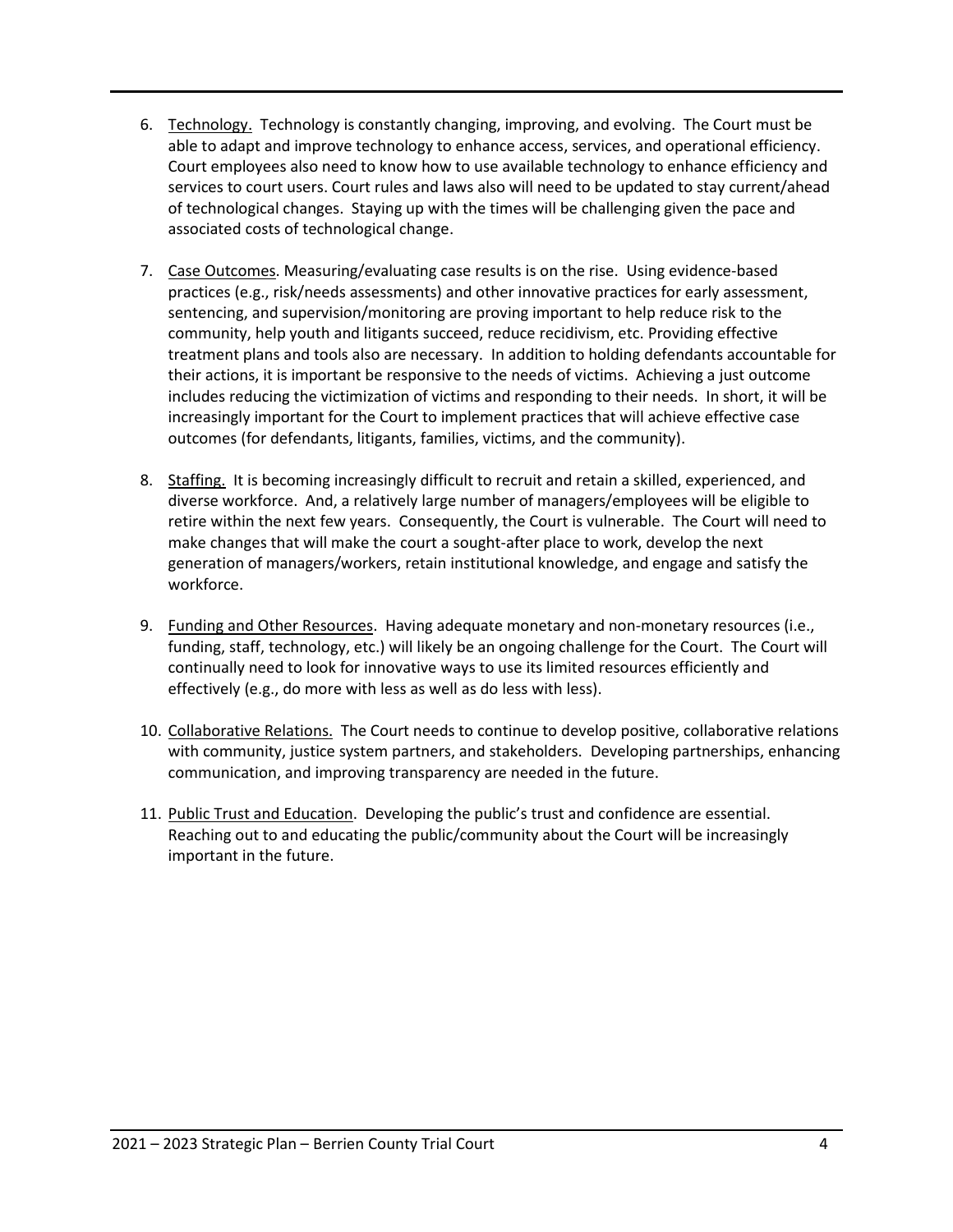# **Section 4: Organizational Assessment – Summary of Strategic Planning and Public Satisfaction Surveys**

Summary of Strengths and Opportunities for Improvement

|    | <b>Strengths</b>                                   |                | Areas/Opportunities for Improvement                   |
|----|----------------------------------------------------|----------------|-------------------------------------------------------|
| 1. | Accessibility of the court – language, ADA, hours  | $\mathbf{1}$ . | Timeliness – timely resolution, taking the bench      |
| 2. | Facilities/security                                |                | on time                                               |
| 3. | Accessibility of judges                            | 2.             | Perception of fairness                                |
| 4. | Judges and staff – knowledgeable, courteous,       | 3.             | Access to records/information                         |
|    | friendly; seasoned/experienced workforce;          | 4.             | Use of technology                                     |
|    | institutional knowledge                            | 5.             | Providing better assistance to self-represented       |
| 5. | Job satisfaction - staff feel heard, clear         |                | litigants                                             |
|    | expectations, caring supervisors, implementation   | 6.             | Ensuring litigants know what they need to do          |
|    | of employee friendly initiatives (alternative work |                | when they leave court (procedural fairness)           |
|    | schedules)                                         | 7.             | Public outreach and education – PR for the Court      |
| 6. | Encouraged to work across areas (break down        | 8.             | Communication – internal and external                 |
|    | silos)                                             | 9.             | Transparency                                          |
| 7. | Confidence in leadership                           |                | 10. Turnover and succession planning                  |
| 8. | Quality/effectiveness – willingness to take a      |                | 11. Finding/making time to do train and cross train   |
|    | critical look, learn, and improve                  |                | (within and between departments)                      |
|    |                                                    |                | 12. Compensation levels                               |
|    |                                                    |                | 13. Resistance to change – some have a mindset - this |
|    |                                                    |                | is how we have always done it                         |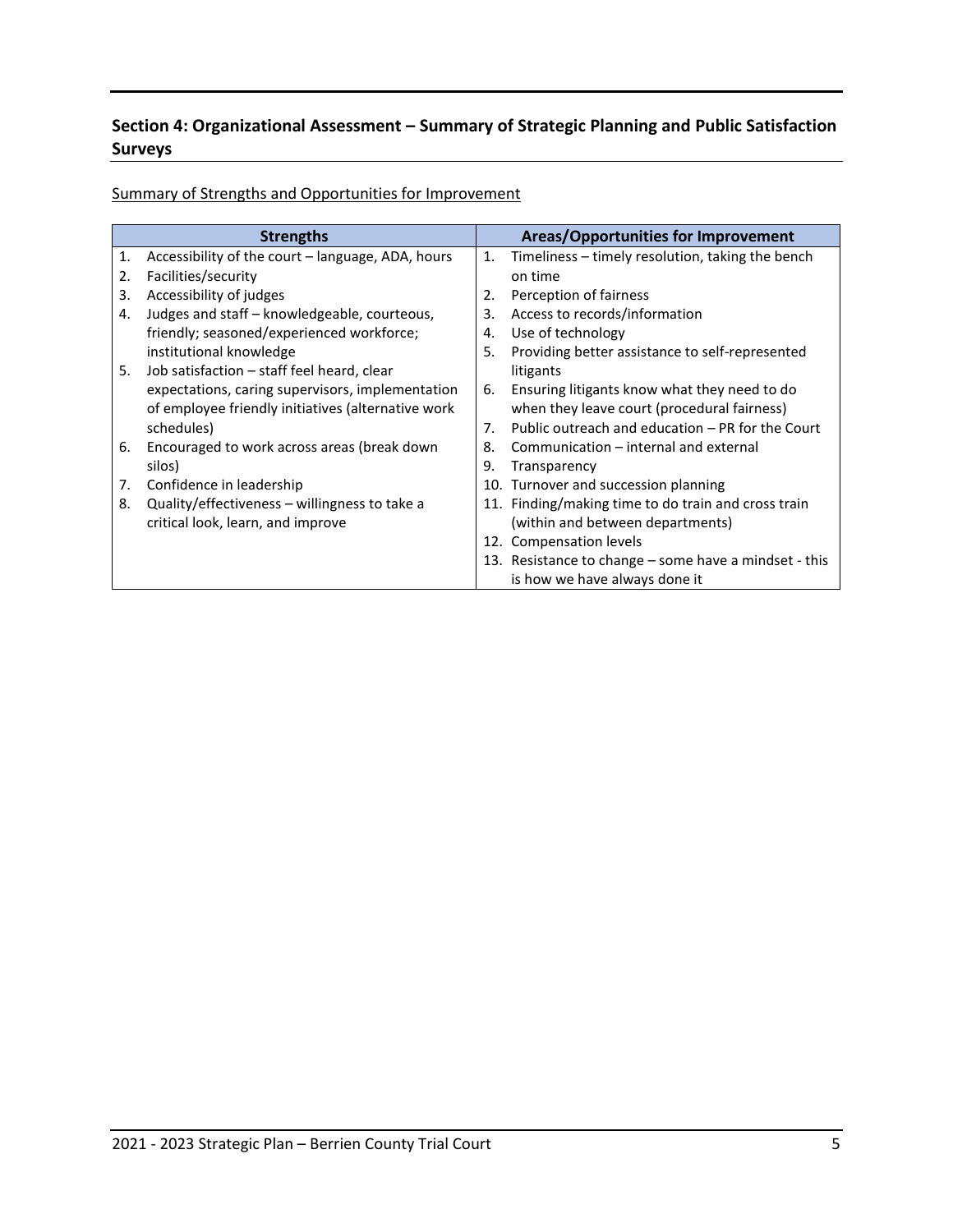# **Section 5: Strategic Focus Areas, Long-Range Goals, and Objectives**

In 2018, the Strategic Planning Team identified five strategic focus areas (SFAs) to work on in the future to advance the Court and help it achieve its mission and vision. They remain relevant and even more important in 2021. The strategic focus areas (SFAs) are:

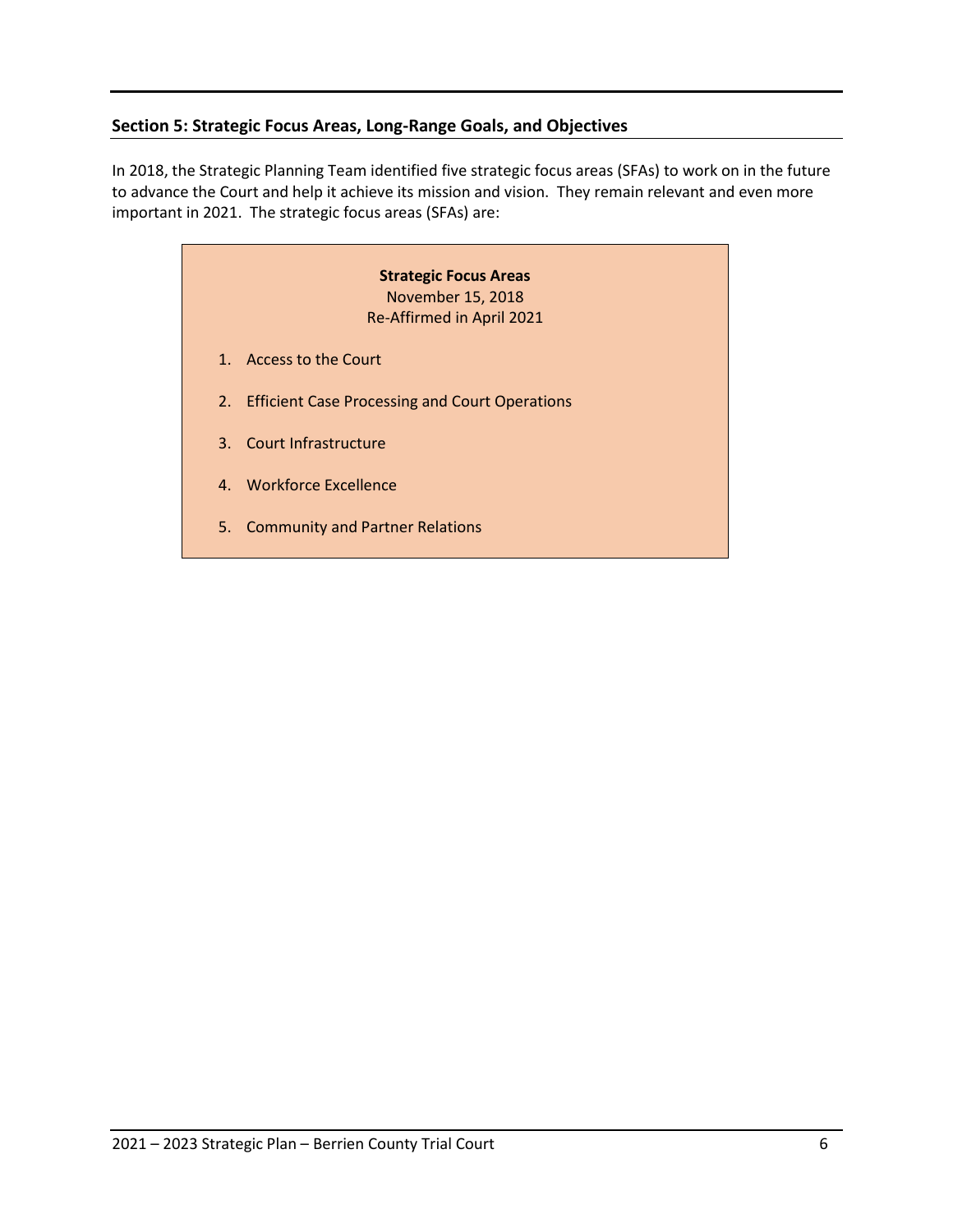#### **SFA 1: Access to the Court (Information, Services, and Programs)**

**Description:** The Berrien County Trial Court (BCTC) is committed to providing 100% equal access to all. This includes enhancing access to information, services, and programs and eliminating barriers to access. It also includes enhancing and expanding treatment and aftercare services for litigants, youth, and families.

The demographics of the County, and thus the needs of court users, are changing. To ensure 100% equal access to justice, the Court must adapt and respond to the changing needs ensuring the Court is accessible, user-friendly, understandable, and provides needed services and programs.

According to the 2018 Strategic Planning Survey, areas for improvement included:

- 1. Expand ability to do business with the Court remotely/electronically (e.g., e-filing, pay fines/fees; access to case information).
- 2. Provide assistance to people who represent themselves/cannot afford an attorney (i.e., selfrepresented litigants).
- 3. Meet a growing need for legal assistance and services (e.g., criminal, civil, self-represented litigants).
- 4. Enhance language assistance to people who are not proficient in English.
- 5. Simplify court procedures, processes, and forms making them more understandable.
- 6. Provide answers to questions as court users arrive at court.
- 7. Eliminate or reduce access barriers, such as the cost of hiring an attorney.
- 8. Address the distance people must travel, or difficulties getting, to court.
- 9. Increase need for/access to treatment services (e.g., substance abuse, mental health, family counseling, etc.).

#### **Long Range Goals and Objectives:**

Goal 1: All court users will have access to helpful information, tools, and resources to improve their court experience.

Objective 1: Increase availability of helpful resources and information.

Objective 2: Make processes, procedures, and requirements easier to understand.

Objective 3: Expand electronic/online access to court and case information.

Objective 4: Increase employees' cross-divisional knowledge and understanding so they are better able to assist court users.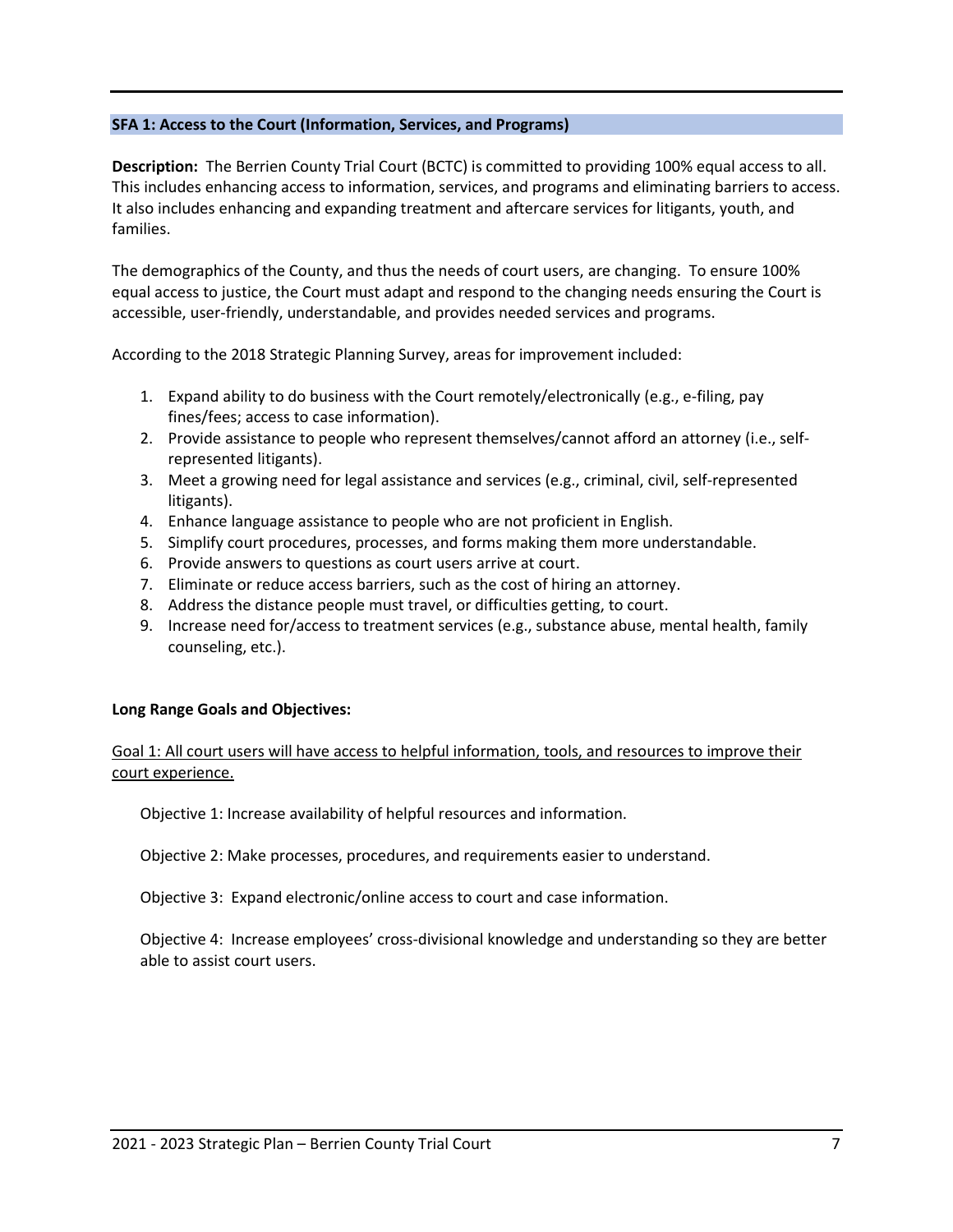Goal 2: The Court provides access to services and programs that meet the needs of court users.

Objective 1: Assess and continuously improve the effectiveness of the Court's programs and services.

Objective 2: Use data to determine programming needs and measure outcomes.

Objective 3: Identify, advocate for, and work with others to expand community-based services.

Objective 4: Collaborate with community partners to strengthen diversion, treatment, and other services that will help court users/litigants succeed.

Objective 5: Expand civil and criminal justice system improvements in areas that meet local needs, ensuring all people are treated fairly.

*Refer to the Court's Annual Operational Plan for a list of strategic initiatives being worked on in this strategic focus area.*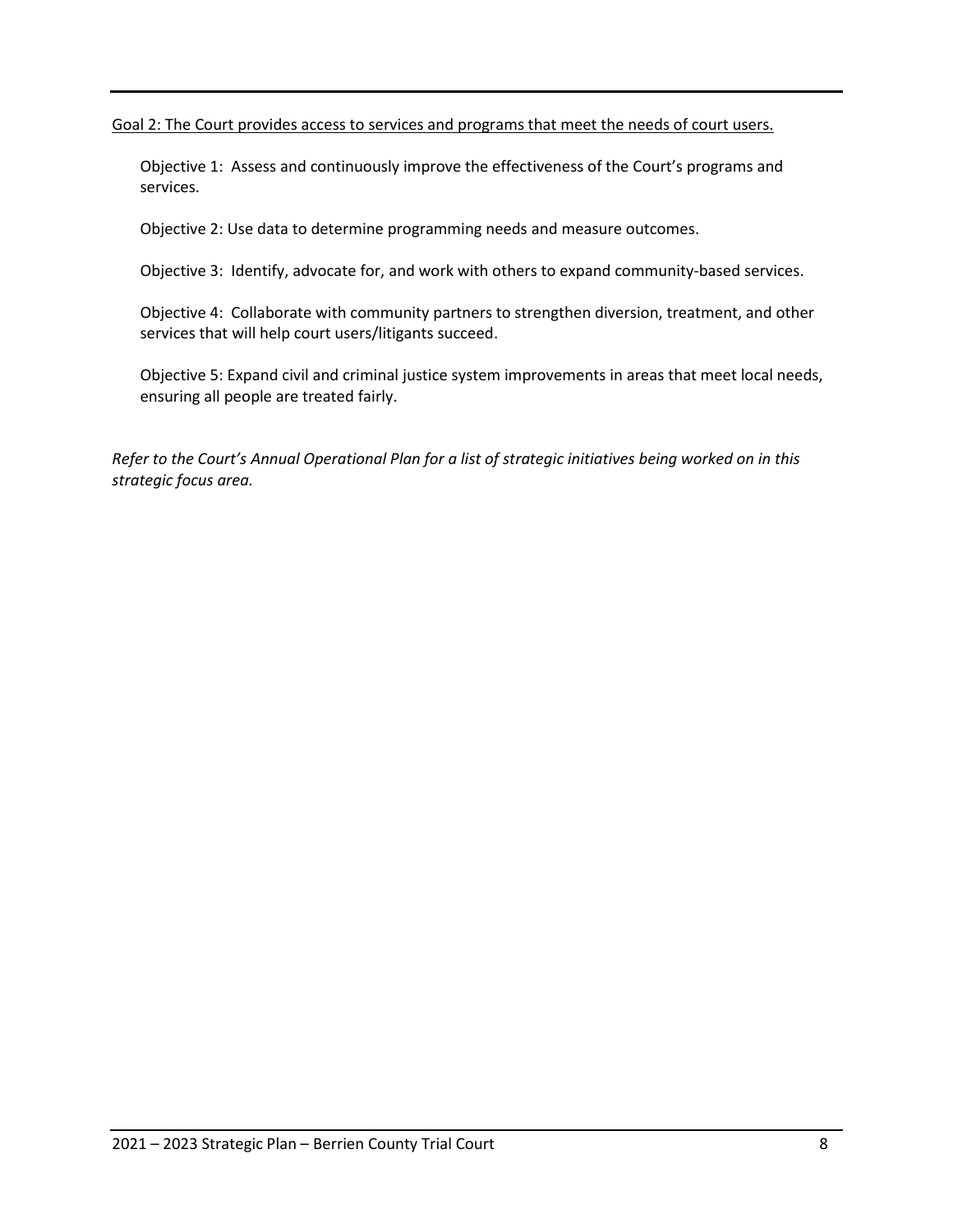#### **SFA 2: Efficient Case Processing and Court Operations**

**Description:** The Court's mission is to serve the public by providing fair and timely justice for all. To fulfill its mission, the Court is committed to resolving legal matters in a fair and timely manner, managing and processing cases efficiently, and ensuring efficient court operations. Meeting time standards, using best practices to schedule and manage cases, reducing unnecessary delay, focusing on outcome and procedural fairness, and streamlining/reengineering work processes are included in this strategic area.

Areas for improvement in this strategic focus area are as follows, according to the 2018 strategic planning survey:

- 1. Improve scheduling practices.
- 2. Start court hearings on time at the time they are scheduled to begin.
- 3. Resolve cases in a reasonable amount of time.
- 4. When at the courthouse, complete court business in a reasonable amount of time.
- 5. Treat court users equally and respectfully.
- 6. Ensure court users understand what they need to do when they leave the courtroom/ courthouse.
- 7. Handle cases fairly.
- 8. Reduce the time court business/hearings take away from work or home reduce wait times and unnecessary delay.
- 9. Streamline and standardize court processes and procedures.

In addition to the above, the Court's technology is antiquated. The Court needs an effective case management system as well as other technology tools to enhance communication and efficiency (e.g., texting notifications, integrated systems making information easily accessible, electronic reminders, paying fines/fees online).

#### **Long Range Goals and Objectives:**

#### Goal 1: The Court will resolve matters efficiently and effectively.

Objective 1: Use integrated technology and innovative practices to increase court attendance.

Objective 2: Adopt and improve written policies and procedures for efficient case processing and case management.

Objective 3: Implement a new, consolidated case management system and other emerging technologies that will enhance operational efficiency.

Objective 4: Maintain timely docket management with scheduled start/stop times and compliance with case management standards.

Objective 5: Evaluate and improve policies, procedures, and practices ensuring equitable impact across all groups.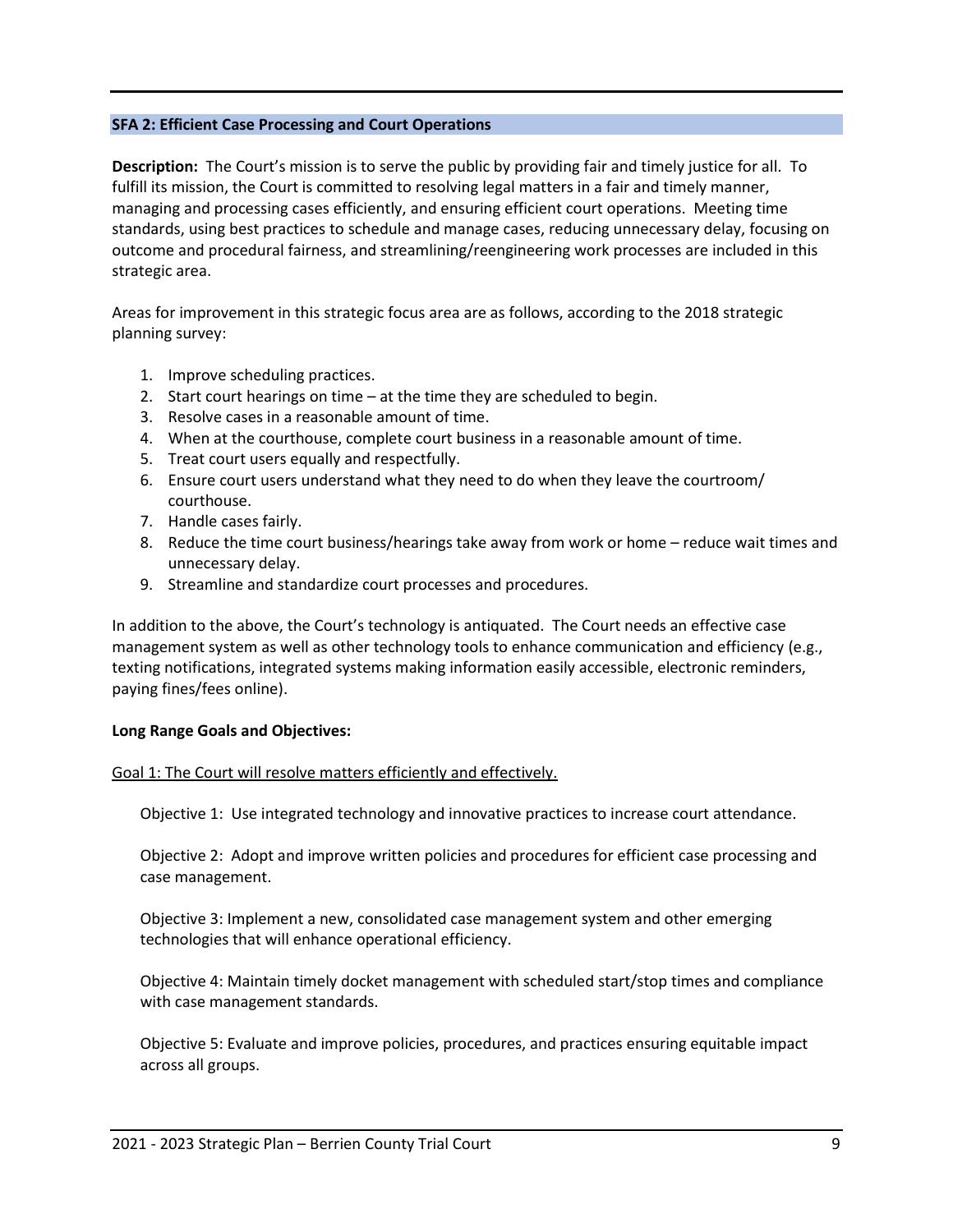Objective 6: Implement local criminal justice system improvements in response to new laws and national best practices.

Goal 2: Judges and staff will provide the highest quality of customer service to all court users.

Objective 1: Treat all parties impartially and with respect.

Objective 2: Provide court users an opportunity to be heard – tell their side of the story/explain their situation.

Objective 3: Explain rulings/provide explanations for decisions about court users' case.

Objective 4: Ensure/help litigants understand what they need to do when they leave the courtroom/ courthouse.

*See the Court's Operational Plan for a list of strategic initiatives being worked on in this area.*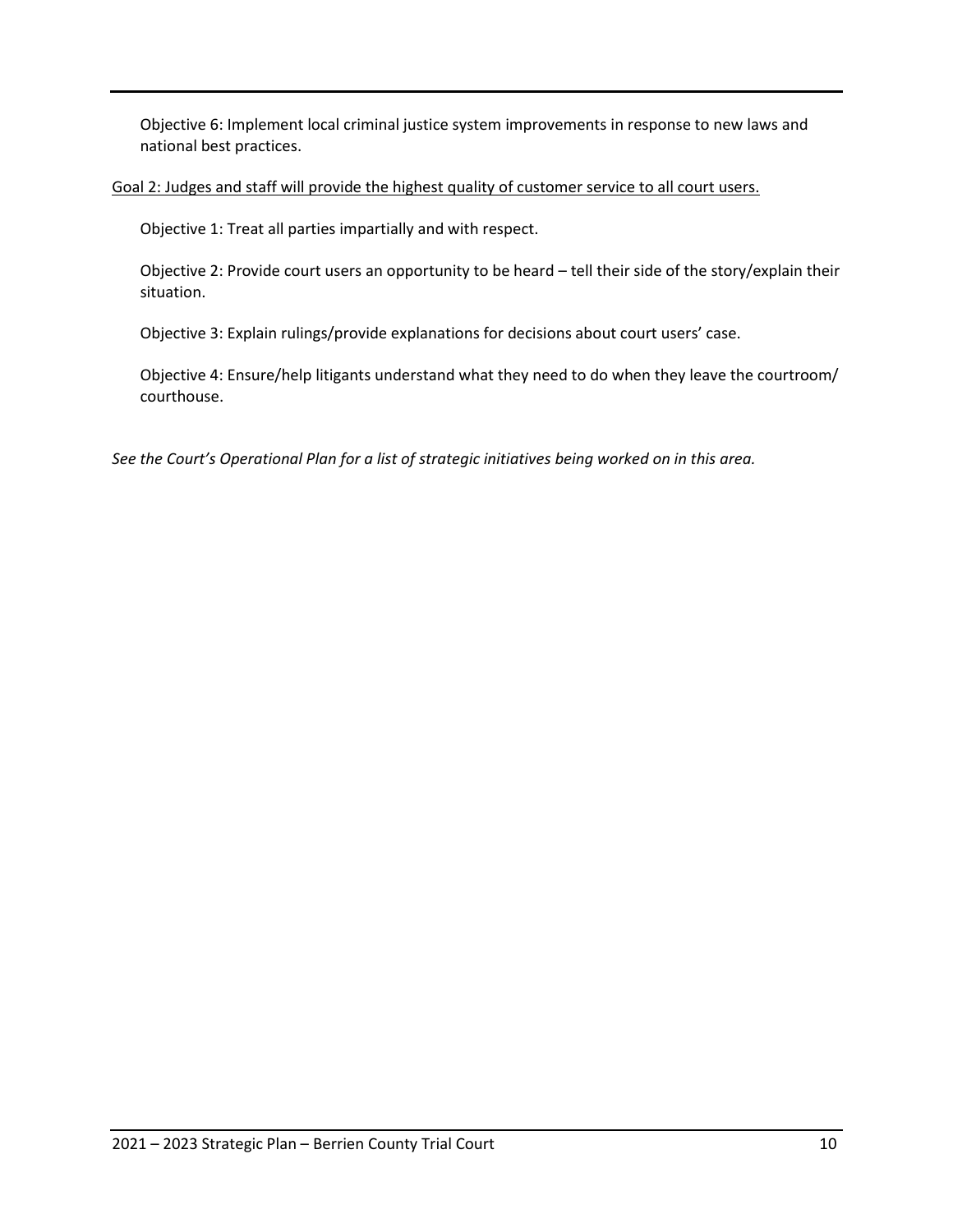#### **SFA 3: Court Infrastructure (Facilities and Technology)**

**Description:** The Berrien County Trial Court (BCTC) needs facilities (including office space) that meet the current and future needs of court users, partners, judicial officers, and employees. Adequate – modern, spacious, clean, and safe – facilities are needed to build and enhance respect for the Court (judicial branch) and to enable the court to conduct business in an efficient and effective manner.

In addition, the Court must have and maintain technology infrastructure that provides easy access, efficient workflow, access to data, and other tools to enhance efficiency and effectiveness. Enhancing internal capacity and adding emerging technology resources and online tools are essential in the future.

Survey respondents identified the following areas for improvement:

- 1. Improve aging infrastructure (e.g., building, design, furniture).
- 2. Enhance security (exterior, perimeter and internal), cyber security, and safety/emergency procedures.
- 3. Improve internal space (e.g., parking, jury room, meeting space for attorneys and litigants, offices, chambers and courtrooms, separate areas for victims and law enforcement, holding cells).
- 4. The Court has facilities in 3 locations.
- 5. Improve signage.
- 6. Update antiquated technology (hardware, software, equipment).

#### **Long Range Goals and Objectives:**

#### Goal 1: The Court's facilities will meet the needs of all who access the Court.

Objective 1: Modernize and improve existing Court facilities.

Objective 2: Re-evaluate space needs and optimize usage of space and facilities.

Objective 3: Suggest and advocate for new funding and capital improvement strategies.

Objective 4: Build support for a new, centralized justice campus.

Objective 5: Maintain and enhance the safety and security of court facilities.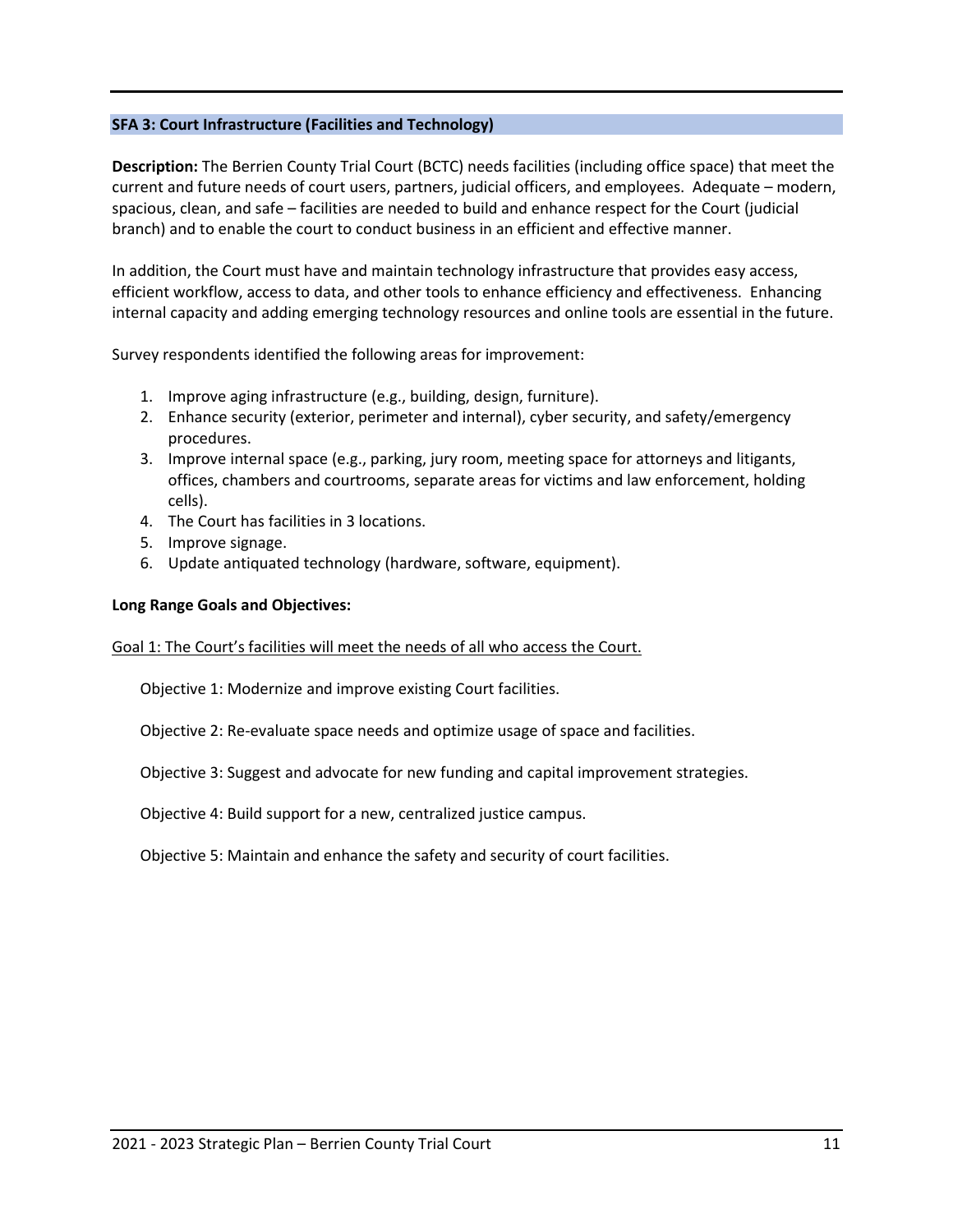Goal 2: The technology infrastructure will support existing and future needs of the Court.

Objective 1: Invest in and maintain updated hardware, software, and equipment including mobile devices.

Objective 2: Prepare for and use emerging technologies, applications, and tools.

Objective 3: Enhance and improve the technology capacity and cyber security at court facilities.

*See the Court's Annual Operational Plan for a list of the strategic initiatives being worked on in this area.*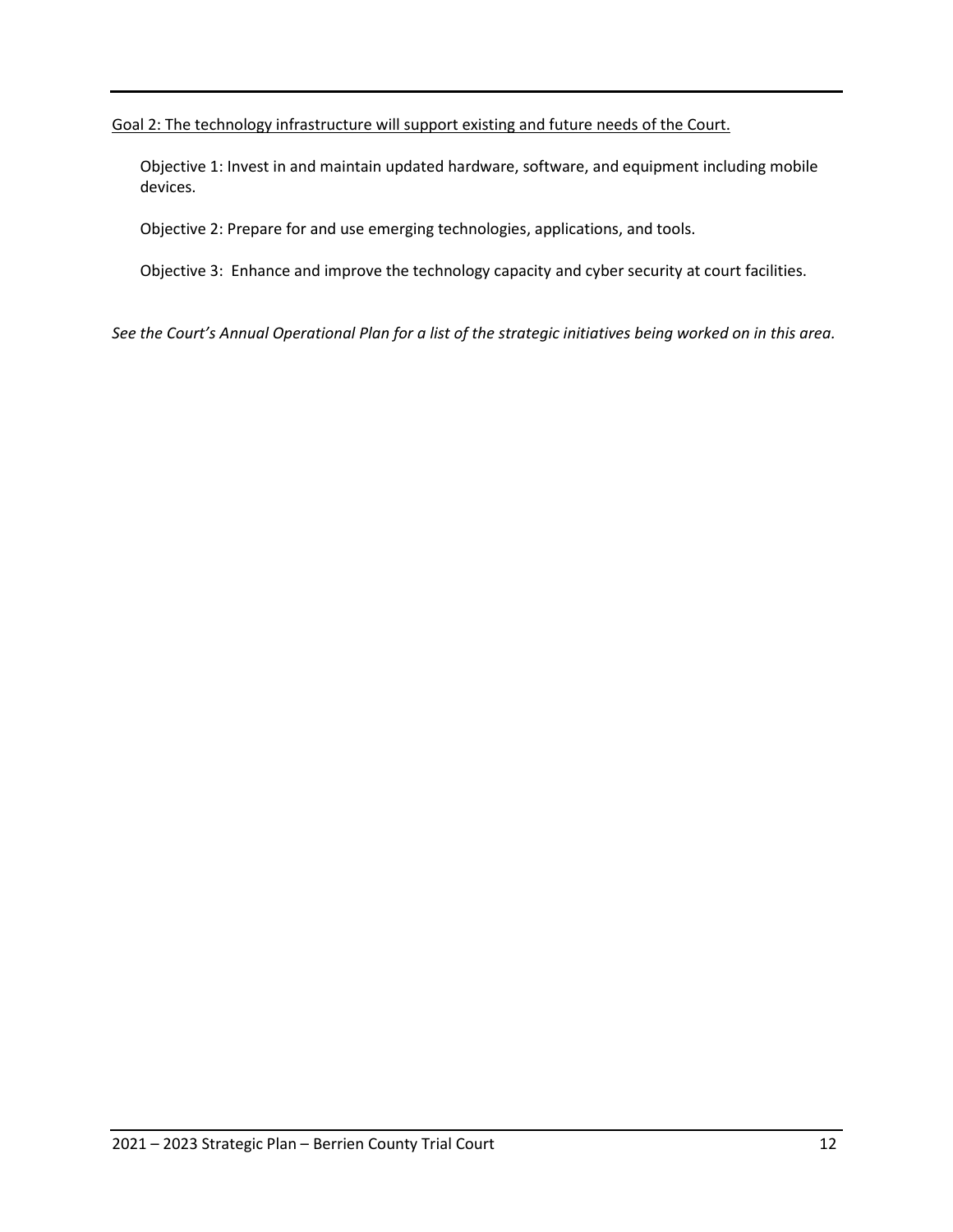#### **SFA 4: Workforce Excellence**

**Description:** The Court values its workforce and sees opportunities to make improvements that will make the Court a great place to work. This includes using innovative methods to recruit and retain a skilled workforce, maintaining a positive and engaging work environment, developing employees, and ensuring judicial officers and staff are able to perform their jobs well.

According to the 2018 strategic planning survey, improvements are needed in the following areas:

- 1. Enhance communication from Court leadership (e.g., keeping staff informed about what is going on at the Court and within and across Departments)
- 2. Improve management/supervision practices (e.g., soliciting and valuing the opinions of staff, giving performance feedback/performance management, communicating job expectations).
- 3. Recognize employees for doing their jobs well.
- 4. Build pride in and connect the work of staff to the important mission of the Court (e.g., staff recognizing the importance of their job/work).
- 5. Provide staff with opportunities to learn and grow (e.g., training and development, career advancement and mobility).
- 6. Provide competitive pay and benefits, and align job expectations with levels of pay.
- 7. Provide non-monetary benefits and perks (e.g., flexible/alternative schedules, work life balance).

#### **Long Range Goals and Objectives:**

#### Goal 1: The Court will maintain an inclusive, positive, and engaging work environment.

Objective 1: Provide competitive pay and benefits.

Objective 2: Promote and prioritize work/life balance.

Objective 3: Regularly solicit employee input and feedback.

Objective 4: Promote cross-departmental alignment, collaboration, and problem solving.

Objective 5: Enhance employee recognition and appreciation.

Objective 6: Provide and promote opportunities for job and career development ensuring equitable opportunities for all employees.

Objective 7: Enhance communication with employees.

Objective 8: Continually strengthen leadership, management, and supervision practices.

Objective 9: Increase visibility and connections among judicial officers and staff.

Objective 10: Promote an equitable, inclusive, and welcoming culture for all employees.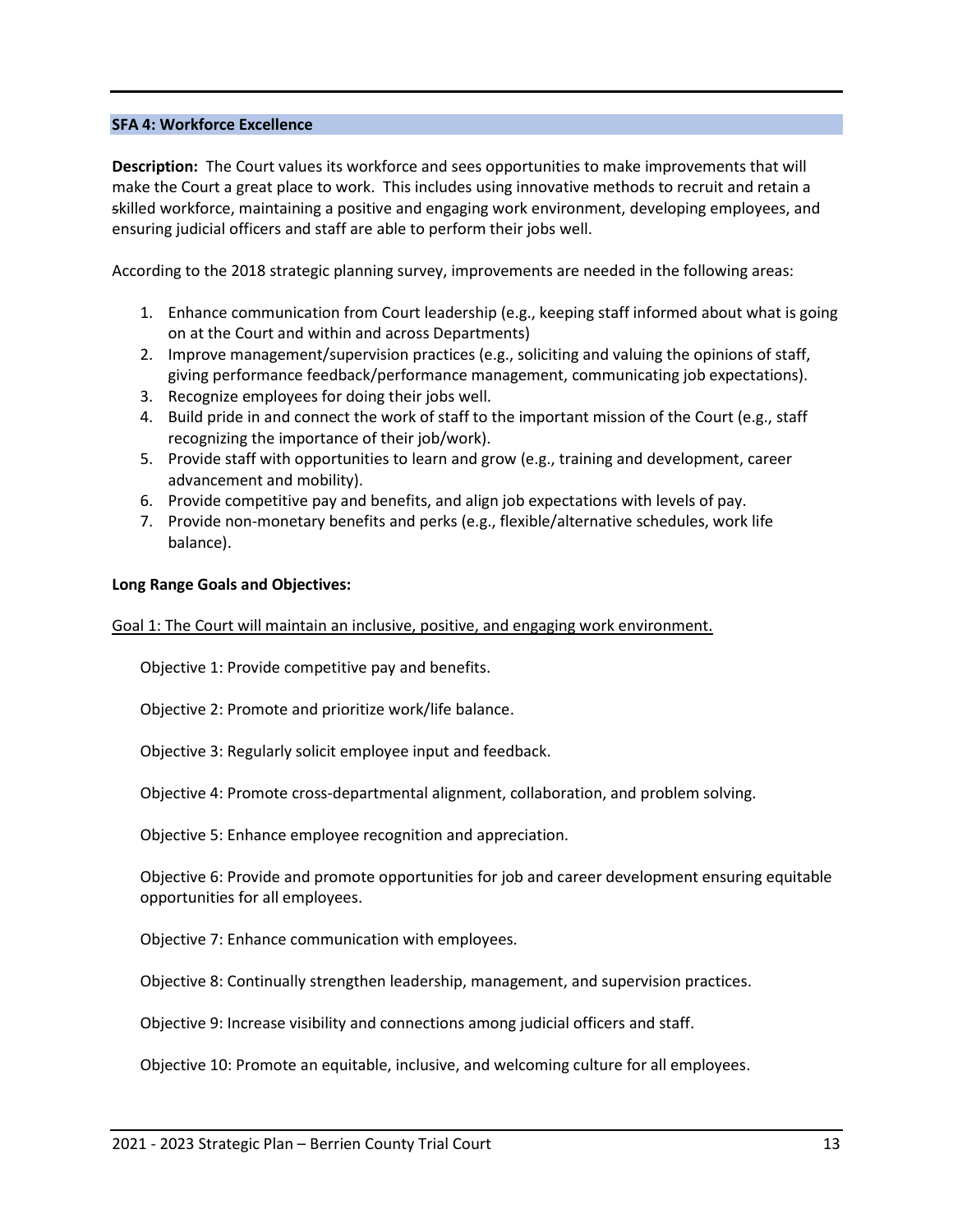Goal 2: Court employees will have the knowledge, skills, and abilities to perform their jobs.

Objective 1: Increase training and educational opportunities.

Objective 2: Establish and maintain a meaningful performance management system.

Objective 3: Develop the next generation of court leaders.

Objective 4: Upskill staff to match the needs of today's courts.

Goal 3: The Court will recruit and retain a diverse and skilled workforce.

Objective 1: Increase outreach regarding job opportunities.

Objective 2: Communicate/promote the Court's positive image.

Objective 3: Forge new relationships/partnerships with diverse candidate pools.

Objective 4: Enhance recruiting and retention practices.

*Refer to the Court's Annual Operational Plan for the strategic initiatives being worked on in this area.*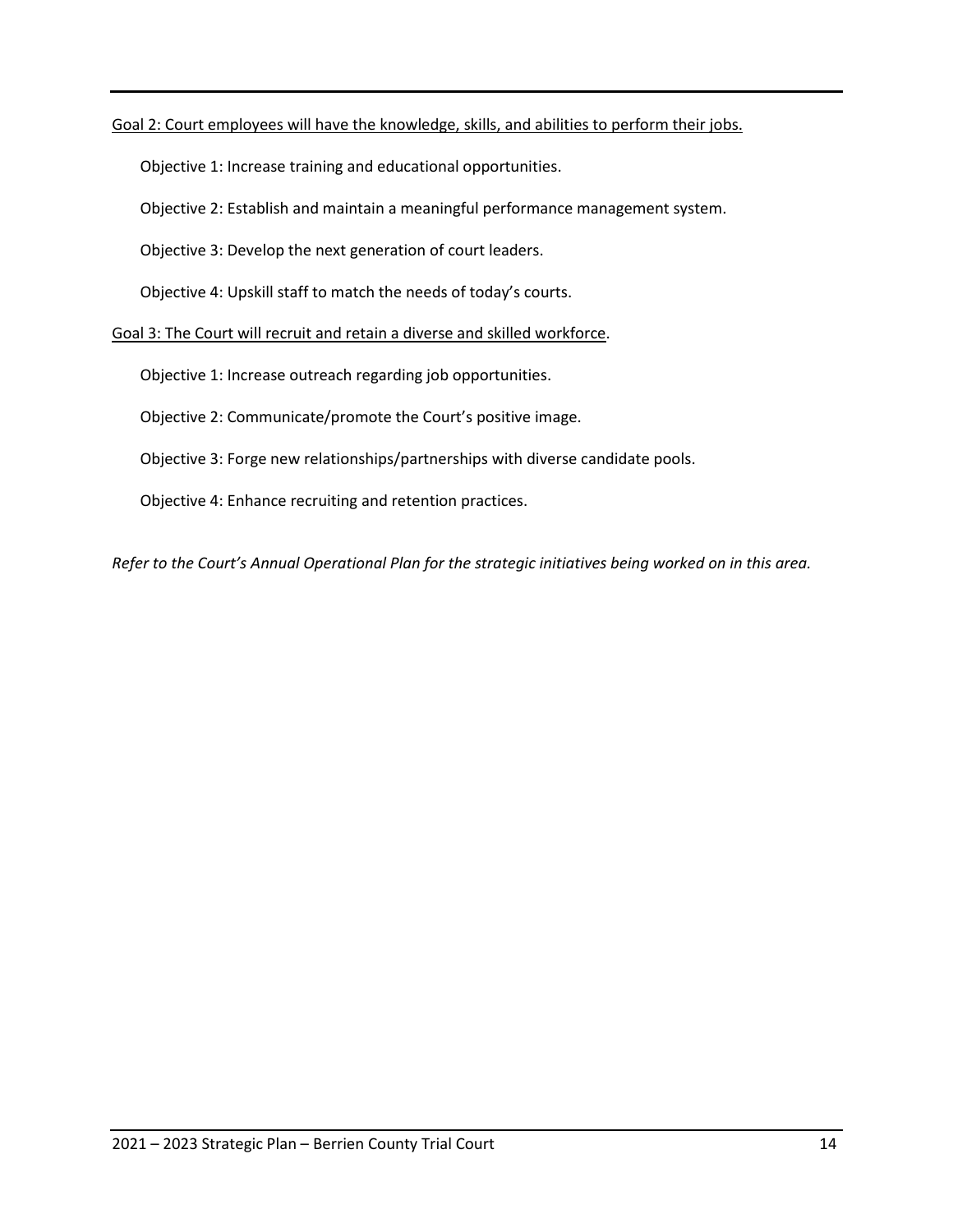#### **SFA 5: Community and Partner Relations**

**Description:** Educating the public and strengthening justice system/community partnerships are very important to the future of the Berrien County Trial Court (BCTC). The Court is committed to educating the public about the Court and increasing understanding and respect among the public. Reaching out to, engaging in dialogue, and sharing information with the public will be important in the future. In sum, building trust and confidence in the Court are high priorities.

Additionally, the Court needs to continue to strengthen relations with external partners. Increasing communication, forging new partnerships, coordinating services, and collaborating with stakeholders and partners to enhance services will yield many benefits. The Court will function more efficiently, and the services provided to court users/the public will be of higher quality.

#### Areas for improvement include:

- 1. Expand outreach to and education of the public.
- 2. Promote the positive achievements of the Court.
- 3. Increase listening and dialogue with the public and partners.
- 4. Enhance communication, information sharing, and coordination among all agencies.

#### **Long Range Goals and Objectives:**

Goal 1: The public will understand and have a high level of trust and confidence in the Court.

Objective 1: Increase transparency by sharing information openly and honestly about the Court.

Objective 2: Reach out to, solicit input from, and engage in dialogue with the public.

Objective 3: Educate/inform the public about the Court's role, goals, and priorities.

Objective 4: Promote the positive achievements and performance of the Court.

Objective 5: Be a visible leader in the community.

Objective 6: Practice fair and respectful treatment in our interactions with all people, consistent with principles of diversity, equity, and inclusion.